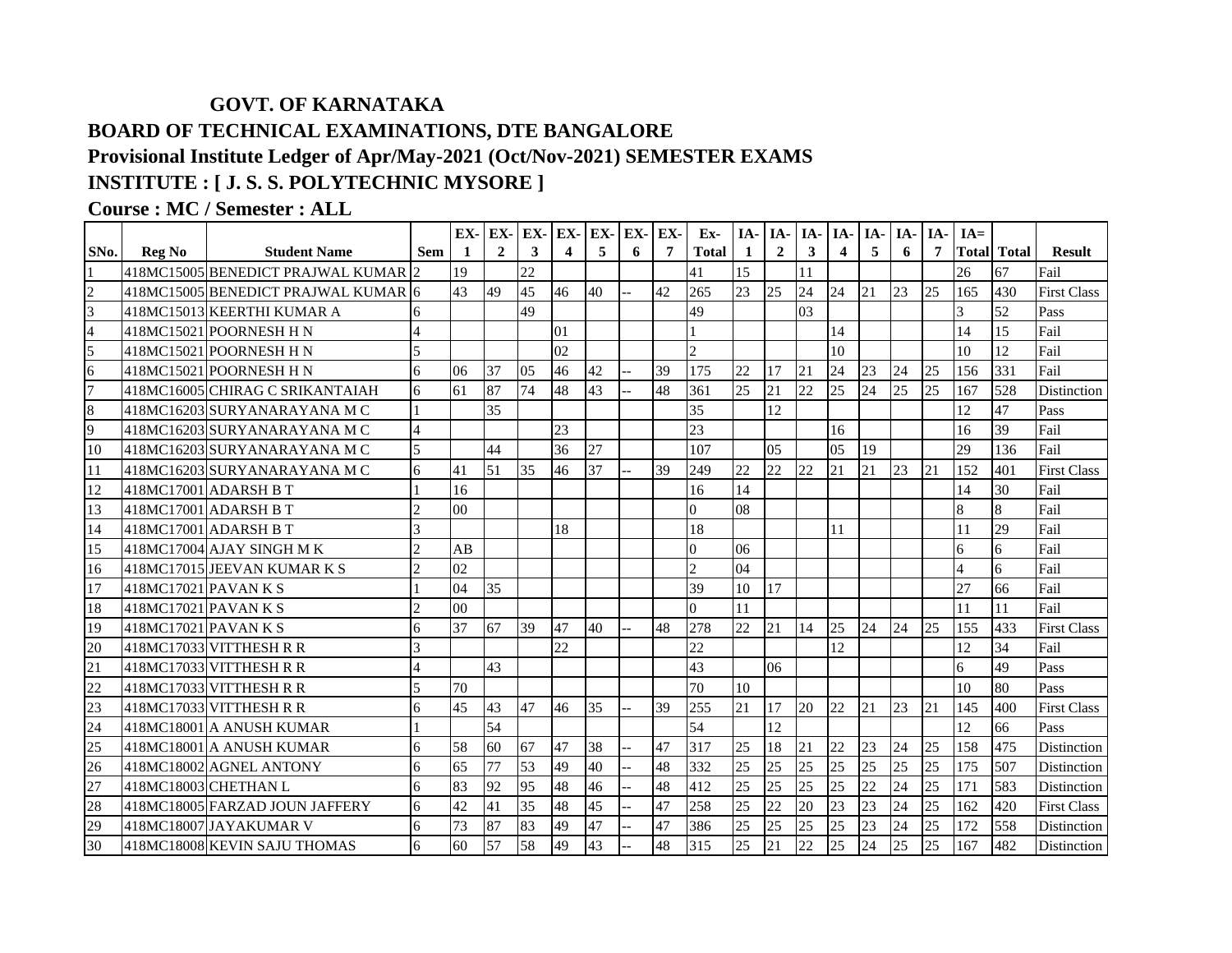| 31 | 418MC18009 LIKKITH K         | 6              | 69             | 71 | 91  | 48             | 42 |    | 47 | 368            | 24 | 23 | 23     | 23 | 23 | 24 | 25 | 165 | 533 | Distinction        |
|----|------------------------------|----------------|----------------|----|-----|----------------|----|----|----|----------------|----|----|--------|----|----|----|----|-----|-----|--------------------|
| 32 | 418MC18010 MANOJKRISHNA N    |                | 42             |    |     |                |    |    |    | 42             | 18 |    |        |    |    |    |    | 18  | 60  | Pass               |
| 33 | 418MC18010 MANOJKRISHNA N    | 3              |                | 45 |     |                |    |    |    | 45             |    | 12 |        |    |    |    |    | 12  | 57  | Pass               |
| 34 | 418MC18010 MANOJKRISHNA N    | 5              | 0 <sub>0</sub> | 07 | 42  | 02             | 29 |    |    | 80             | 11 | 11 | 16     | 10 | 23 |    |    | 71  | 151 | Fail               |
| 35 | 418MC18010 MANOJKRISHNA N    | 6              | 08             | 39 | 35  | 47             | 42 |    | 38 | 209            | 23 | 23 | 20     | 23 | 21 | 22 | 23 | 155 | 364 | Fail               |
| 36 | 418MC18011 NAHUSHA S NALIGE  |                | 15             |    |     |                |    |    |    | 15             | 15 |    |        |    |    |    |    | 15  | 30  | Fail               |
| 37 | 418MC18011 NAHUSHA S NALIGE  | 3              |                |    |     | 03             |    |    |    | 3              |    |    |        | 13 |    |    |    | 13  | 16  | Fail               |
| 38 | 418MC18011 NAHUSHA S NALIGE  | 6              | 54             | 57 | 49  | 47             | 42 |    | 39 | 288            | 23 | 21 | 17     | 23 | 23 | 23 | 25 | 155 | 443 | <b>First Class</b> |
| 39 | 418MC18012 PRADEEP P         | 6              | 74             | 67 | 78  | 46             | 43 |    | 40 | 348            | 24 | 21 | 22     | 23 | 23 | 23 | 23 | 159 | 507 | Distinction        |
| 40 | 418MC18013 PRASAD HEGDE      | 6              | 83             | 92 | 98  | 49             | 48 |    | 48 | 418            | 25 | 25 | 25     | 25 | 25 | 24 | 25 | 174 | 592 | Distinction        |
| 41 | 418MC18014 RAGHAVENDRA R     |                |                | 35 |     |                |    |    |    | 35             |    | 13 |        |    |    |    |    | 13  | 48  | Pass               |
| 42 | 418MC18014 RAGHAVENDRA R     | 6              | 46             | 45 | 35  | 45             | 41 |    | 39 | 251            | 21 | 16 | 18     | 22 | 22 | 23 | 23 | 145 | 396 | <b>First Class</b> |
| 43 | 418MC18015 RAHUL DR          | 6              | 75             | 90 | 100 | 49             | 47 |    | 48 | 409            | 25 | 25 | 25     | 25 | 24 | 25 | 25 | 174 | 583 | Distinction        |
| 44 | 418MC18016 RAKESH M          | 6              | 70             | 67 | 75  | 48             | 46 |    | 46 | 352            | 25 | 25 | 24     | 24 | 22 | 24 | 25 | 169 | 521 | Distinction        |
| 45 | 418MC18017 RANJITH KUMAR M   | 6              | 68             | 78 | 82  | 49             | 48 |    | 48 | 373            | 25 | 25 | 25     | 25 | 25 | 24 | 24 | 173 | 546 | Distinction        |
| 46 | 418MC18019 SRIKANTH N        | 3              |                | AB | AB  | 0 <sub>0</sub> |    |    | AB | $\overline{0}$ |    | 10 | 14     | 11 |    |    | 21 | 56  | 56  | Fail               |
| 47 | 418MC18020 VIKAAS V          | 6              | 68             | 78 | 100 | 49             | 47 |    | 48 | 390            | 25 | 25 | 25     | 25 | 24 | 24 | 25 | 173 | 563 | Distinction        |
| 48 | 418MC19002 ABHAY KIRAN V     |                | 48             |    |     |                |    |    |    | 48             | 19 |    |        |    |    |    |    | 19  | 67  | Pass               |
| 49 | 418MC19002 ABHAY KIRAN V     | 3              | 41             | 51 | 17  | 13             | 45 | 29 | 04 | 200            | 11 | 03 | 06     | 06 | 13 | 14 | 10 | 63  | 263 | Fail               |
| 50 | 418MC19005 ASHFAK HASSAN A   |                | 35             |    |     |                |    |    |    | 35             | 17 |    |        |    |    |    |    | 17  | 52  | Pass               |
| 51 | 418MC19005 ASHFAK HASSAN A   | 3              | 18             | 47 | 15  | 05             |    | 29 | 04 | 118            | 10 | 07 | 10     | 10 |    | 18 | 18 | 73  | 191 | Fail               |
| 52 | 418MC19006 BALA SACHIT E     |                | 05             |    |     |                |    |    |    | 5              | 14 |    |        |    |    |    |    | 14  | 19  | Fail               |
| 53 | 418MC19007 CHANDAN P K       | 3              |                |    |     | 08             |    |    |    | 8              |    |    |        | 15 |    |    |    | 15  | 23  | Fail               |
| 54 | 418MC19008 CHARAN S          | 3              |                |    |     | 03             |    | 29 | 30 | 62             |    |    |        | 14 |    | 22 | 19 | 55  | 117 | Fail               |
| 55 | 418MC19009 DARSHAN C         | $\overline{3}$ |                |    |     | 35             |    |    |    | 35             |    |    |        | 10 |    |    |    | 10  | 45  | Pass               |
| 56 | 418MC19010 DARSHAN M         |                | 00             |    |     |                |    |    |    | $\Omega$       | 16 |    |        |    |    |    |    | 16  | 16  | Fail               |
| 57 | 418MC19010 DARSHAN M         | 3              | 42             | 48 | 35  | 36             |    | 26 | 25 | 212            | 10 | 06 | 16     | 12 |    | 15 | 18 | 77  | 289 | Pass               |
| 58 | 418MC19011 DARSHAN S         |                | 03             |    |     |                |    |    |    | 3              | 22 |    |        |    |    |    |    | 22  | 25  | Fail               |
| 59 | 418MC19011 DARSHAN S         | 3              | 39             | 20 | 06  | 11             |    | AB | 07 | 83             | 14 | 10 | 19     | 15 |    | 22 | 22 | 102 | 185 | Fail               |
| 60 | 418MC19012 DHANUSH K M       |                | 37             |    | 49  |                |    |    |    | 86             | 18 |    | 06     |    |    |    |    | 24  | 110 | Pass               |
| 61 | 418MC19012 DHANUSH K M       | $\overline{c}$ |                |    | 42  |                |    |    |    | 42             |    |    | 13     |    |    |    |    | 13  | 55  | Pass               |
| 62 | 418MC19012 DHANUSH K M       | 3              |                | 53 | 35  | 14             |    |    | 09 | 111            |    | 07 | $10\,$ | 13 |    |    | 19 | 49  | 160 | Fail               |
| 63 | 418MC19014G U URJITH         |                | AB             | AB | AB  |                |    |    |    | $\overline{0}$ | 13 | 09 | 11     |    |    |    |    | 33  | 33  | Fail               |
| 64 | 418MC19014 G U URJITH        | $\overline{c}$ | AB             |    | AB  |                |    |    |    | $\Omega$       | 10 |    | 13     |    |    |    |    | 23  | 23  | Fail               |
| 65 | 418MC19014 G U URJITH        | 3              | AB             | 11 | AB  | AB             |    | 02 | 02 | 15             | 10 | 11 | 12     | 14 |    | 17 | 15 | 79  | 94  | Fail               |
| 66 | 418MC19015 HARSHITH URS M N  |                | 05             |    |     |                |    |    |    | 5              | 22 |    |        |    |    |    |    | 22  | 27  | Fail               |
| 67 | 418MC19015 HARSHITH URS M N  | 3              |                | 35 | 41  | 35             |    | 31 |    | 142            |    | 10 | 10     | 15 |    | 19 |    | 54  | 196 | Pass               |
| 68 | 418MC19016 LIKITH SUBBANNA R |                | AВ             | 01 | 02  | $00\,$         |    |    |    | 3              | 18 | 10 | 17     | 20 |    |    |    | 65  | 68  | Fail               |
| 69 | 418MC19017 LOHITH C          |                | 22             |    |     |                |    |    |    | 22             | 19 |    |        |    |    |    |    | 19  | 41  | Fail               |